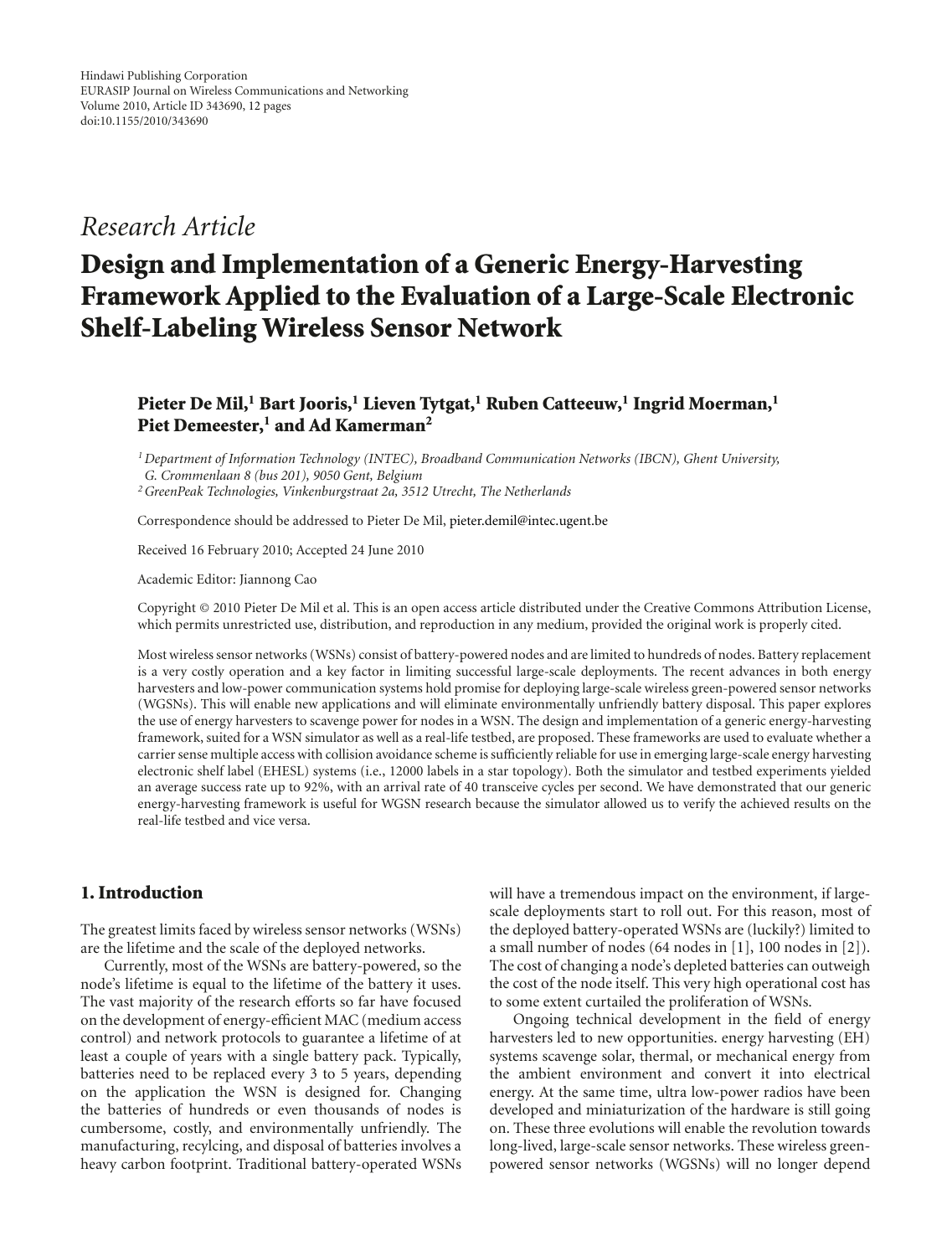on batteries with a finite life span, allowing a wide range of (novel) large-scale applications.

Research on WGSNs implies a shift in the research efforts: network lifetime is no longer an issue. Instead we can start to focus on optimizing the application's requirements (reliability, throughput, etc.). Of course, new protocols will have to account for the unique characteristics of energyharvesting power sources.

An implementation on a testbed and a correlated simulation is needed to evaluate an algorithm, a protocol, or a system. For our WGSN research, a generic energy-harvesting framework that is able to simulate and emulate an energy harvester was necessary. This paper describes the design of that framework (it is implemented both in the Castalia simulator and on the iLab.t WiLab testbed). Subsequently, the framework is used to evaluate the packet success rate of a large-scale energy harvesting electronic shelf labeling (EHESL) WGSN.

The novelty of this research is the ability to analyse and evaluate both novel and well-studied protocols in combination with emulated energy harvesting power sources (e.g., energy harversters). Most experimental testbeds and simulators only offer a fixed power supply or a battery model. This work will facilitate the experimental research for heterogeneous WSNs, containing a mix of mains-powered, battery-powered, and energy harvesting power supplies.

The remainder of this paper is organized as follows. The use case that inspired this research and the requirements are described in the following section. Next, we briefly discuss some of the energy-harvesting aspects that are important to understand the foundation of our energy harvesting framework (Section 4). Sections 5 and 6 give an overview of the framework's implementation on the testbed and in the simulator. We then present our experimental setup for the ESL use case in Section 7 and the performance evaluation in Section 8. Next, related work is discussed and the final section concludes this paper.

# **2. An Inspiring Use Case: Large-Scale Electronic Shelf Labeling**

Retailers use ESL for displaying product pricing on shelves. Each label has the following components: a power source, a display, and a communication module. The communication network (wired or wireless) enables the retailer to handle price changes automatically. No manual intervention is needed, everything can be managed from the server.

Most ESL systems use either wired communication networks or wireless communication with battery-powered labels. In our research, the communication network is a WSN and the power source of the labels is an energy harvester. A typical EHESL system would consist of several thousands indoor solar cell-powered label nodes. They form a star topology with a central mains powered controller, which is connected to a price database.

Each label node initiates one transceive cycle by initiating a CCA. If the channel is found to be clear, the label sends a request for update (*RFU*, 20 bytes, 0.832 ms in the air) to

the controller at a random time in a periodical time interval *UI* (e.g., 300 seconds in the real use case). The controller sends back an update (*U*, 120 bytes, 4.032 ms in the air) after a fixed time (i.e., 200 ms). This fixed time gap serves two purposes. First, this gap between *RFU* and *U* is needed because the controller needs to look up the (new) price in the database. Second, the label will switch off its radio chip during this lookup process. This minimizes the average energy consumption of the label.

We identified four requirements of our EHESL system.

*Lifetime of the Network and Low Maintenance Cost.* The expected lifetime of an EHESL system is at least 10 years, and retailers do not want a high-maintenance cost. If the presented use case works with solar cells, we will meet this requirement.

*Scale.* The network size is more than ten thousand nodes. Find out if CSMA-CA is sufficient for our use case and which parameters (e.g., backoff windows, clear channel assessment, retries, etc.) are important and which are not.

*Critical Network Operation.* Due to the fact that the labels are powered by a solar cell, a critical network operation occurs when all labels will start around the same time (e.g., after a night). In this situation, all labels will request an update and the level of network activity (the load) will be very high. The system must continue to work in this worst-case situation.

*Success Rate of Price Updates.* Individual success rates must be bigger than 75% if 12000 labels are requesting an individual update once every five minutes.

#### **3. Background**

In [3], we found that a CSMA-CA (carrier sense multiple access with collision avoidance) scheme is theoretically suited and sufficient to minimize collisions between the subsequent frames of the different nodes. In 2008, GreenPeak Technologies has designed a prototype (not published previously) of an electronic shelf label with segmented display and solar cells. In Figure 1, the block diagram is shown.

The main PCB contains the following blocks:

- (i) GreenPeak CM09 radio modules (the new GP500C was not yet available);
- (ii) printed RF antenna;
- (iii) power management components;
- (iv) connector to display controller board;
- (v) RS232 driver;
- (vi) debugging interface.

Display controller boards will be different for various displays. As such it makes the main PCB hardware independent of the used display. The display controller board for the segmented display contains the following blocks: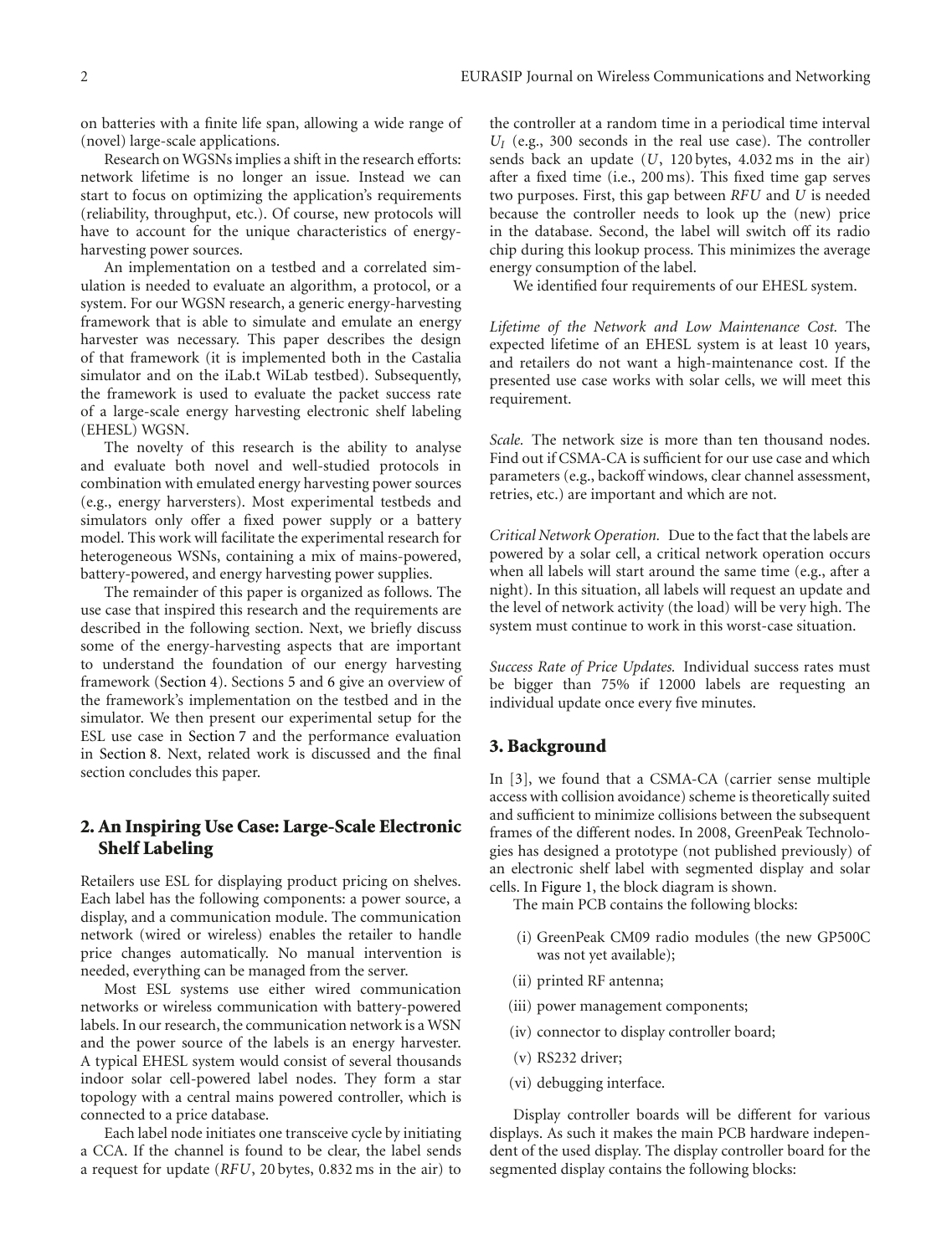

FIGURE 1: Block diagram of an energy harvesting electronic shelf label.



Figure 2: Photo of a fully functional energy harvesting electronic shelf label. This label has updated the price (70)*.* We also see the two solar cells on this prototype.

- (i) display driver: DA8523 from dialog semiconductor;
- (ii) interface connector to the main PCB;
- (iii) interface connectors to the 192 segment display: 4 hirose connectors;
- (iv) connectors for 2 solar cells, one connector for each solar cell.

The display used in this prototype is a special designed 192 segment display from E-Ink.

This prototype, see Figure 2, has proven to be fully functional each and every day, in a small-scale setup, for over one year.

We wanted to provide empirical evidence that the EHESL protocol can work in a large-scale setup. First, we had to extend the functionality of our testbed and the simulator with our energy harvesting framework.

### **4. Energy-Harvesting Aspects**

Energy harvesting is the process by which energy from the physical environment is captured and converted into usable electrical energy. Before we started to build our energy-harvester framework, we have identified the typical components of the real energy harvesters.

An energy-harvesting system generally requires an energy source (see Section 4.1) and three other key electronic components, including:

TABLE 1: Power densities of typical energy harvesters.

| Energy source | Characteristics | Efficiency | Power density                 |
|---------------|-----------------|------------|-------------------------------|
| Light         | Outdoor         | $10 - 25%$ | $100 \text{ mW/cm}^2$         |
|               | Indoor          |            | $100 \mu W/cm^2$              |
| Thermal       | Human           | 0.1%       | 60 $\mu$ W/cm <sup>2</sup>    |
|               | Industrial      | 3%         | $10 \text{ mW/cm}^2$          |
| Vibration     | Hz-Human        | 25-50%     | $4 \mu W/cm^2$                |
|               | kHz-Machines    |            | $800 \,\mathrm{\mu W/cm^2}$   |
| Radio         | GSM 900 MHz     | 50%        | $0.1 \,\mu\text{W/cm}^2$      |
| frequency     | WiFi 2.4 GHz    |            | 0.001 $\mu$ W/cm <sup>2</sup> |

- (i) an energy conversion device (see Section 4.2);
- (ii) an energy harvesting module that captures, stores, and manages power for the device (see Section 4.3); and
- (iii) an end application such as the previously presented ESL use case.

Based on this insight, we will present the foundation of our energy harvesting framework.

*4.1. Overview of Energy Sources.* This section highlights some common sources of energy harvesting [4]:

- (i) mechanical energy: from sources such as vibration, mechanical stress, and strain;
- (ii) thermal energy: waste energy from furnaces, heaters, and friction sources;
- (iii) light energy: captured from sunlight or room light via photo sensors, or solar panels;
- (iv) natural energy: from the environment such as wind, water flow, and solar;
- (v) human body: a combination of mechanical and thermal energy naturally generated from bioorganisms or through actions such as walking and sitting.

These energy sources are virtually unlimited and essentially free, if they can be captured at or near the system location. They behave differently from energy reservoirs such as batteries. Where the latter can be characterized by their energy density, the former tend to provide highly fluctuating amounts of energy and therefore their primary metric for comparison is power density. Table 1 shows some of the harvesting methods with their power-generation capability and is a summary of numbers found in recent literature [5]. In [6], the authors have surveyed energy-harvesting sources for embedded systems.

*4.2. Energy Conversion Device.* Although some energy harvesters provide a stable DC output, the power output of most energy harvesters is AC or unstable DC. Since only a stabilized DC voltage is able to power our sensor nodes, an AC-DC or a DC-DC convertor is necessary to provide a constant supply voltage to the sensor node. We assume that these conversion devices are part of the energy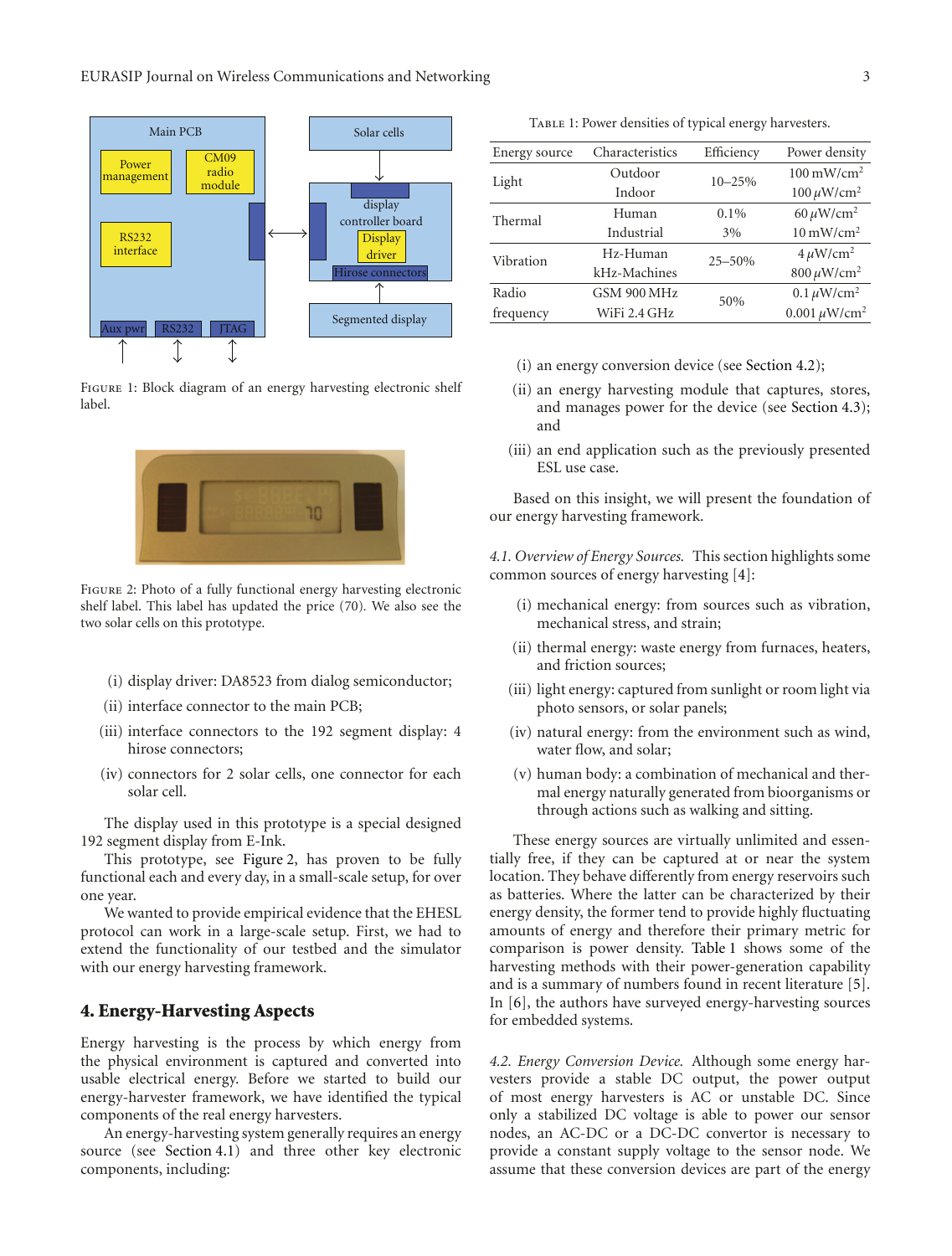

Figure 3: Energy profile of an energy harvester (EH) and its average energy generation versus an application profile and its average energy consumption. The average energy consumed must be lower than the average energy harvested.

harvester itself, whose output is as a consequence a DC current *I*<sub>DC</sub>. The energy-harvesting circuits in [7] show that this assumption is realistic. These circuits also consume power, so this has to be taken into account during the experiments.

*4.3. Power Storage and Management.* Ambient energy sources are typically low grade and their power output is highly nonlinear in nature depending upon a variety of factors. Hence, energy harvesters provide low, variable, and sometimes unpredictable levels of power. EH energy generation (i.e., EH energy profile) seldom matches the energy required by the application or system (application profile). Figure 3 illustrates this behavior. The application profile A of a typical monitoring application is relatively flat, except for periodical spikes (when the radio is turned on). The energy profile B has a totally different shape: one day night cycle is shown. An additional storage element makes it possible for B to power A. This intermediate rechargeable battery or capacitor is needed to catch temporal fluctuations on or discrepancies between both the application's and energy harvester's energy profile. The storage element is charged with the DC current *I*<sub>DC</sub> from the energy harvester. Once the energy is stored, a minimal condition for an end application to work is that the average energy consumed is lower than the average energy harvested.

*4.4. Energy-Harvesting Framework.* All the elements needed to construct a generic EH Framework (EHF) are now present: a variable current provided by the emulated energy harvester  $I_{\text{DC}}$  (a) to charge an intermediate storage element (b), and an energy consuming application (c). The framework's task is to regulate a realistic balance between these elements. This is possible by virtualizing (b) and adjusting the (virtual) voltage potential over this element according to (a) and (c). This will allow us to set a real-time configured voltage instead of always using a fixed voltage (e.g., 3.0 V). An

ideal (super)capacitor (most suited here due to higher charge/discharge efficiency) is characterized by (1). *C* is the capacitance of the capacitor

$$
v(t) = \frac{q(t)}{C}.\tag{1}
$$

The current  $i(t)$  equals the rate of change of the charge with respect to time

$$
i(t) = \frac{dq(t)}{dt}.
$$
 (2)

Physical charges cannot pass through the dielectric layer of a capacitor, but rather build up in equal and opposite quantities on the electrodes; As each electron accumulates on the negative plate, one leaves the positive plate. Thus the accumulated charge on the electrodes is equal to the integral of the current, as well as being proportional to the voltage. Combining (1) and (2) gives us the integral form of the capacitor equation

$$
v(t) = \frac{1}{C} \int_{t_0}^t i(\tau) d\tau + v(t_0), \qquad (3)
$$

 $v(t_0)$  represents the initial voltage.  $i(\tau)$  is the difference between the harvested current and the consumed current. This equation will be used to keep a record of the available energy. Note that for rechargeable batteries, another voltage law is needed, but the general principles remain the same. We can also use this framework to emulate nonrechargeable batteries, so we have the foundation for a generic tool that can emulate energy harvesters and (rechargeable) batteries.

#### **5. Energy Harvesting Framework at Testbed**

As already stated in the introduction, real-life testbeds and simulation platforms are indispensable development tools for our research. In 2008, IBBT launched a technology center, called iLab.t. One part of it is the iLab.t WiLab testbed [8]. This WSN testbed consists out of 200 nodes; spread over three floors of a  $12\times80\,\text{m}^2$  office building. The architecture of the testbed, as shown in Figure 4, is based on the widely used MoteLab testbed concept from Harvard University [9].

The motes used are TMote Sky motes. The intermediate nodes (iNodes) are mini-PCs equipped with ethernet, USB, serial, VGA, audio, and two 802.11bg wireless network interfaces. All the iNodes are connected to the management backbone. Finally, the environment emulator (EE) sits in between the iNode and the TMote Sky sensor node (=device under test (DUT)). Both the iNode and the EE make this testbed unique and very flexible.

An EE (Figure 5) can emulate scenarios (e.g., battery depletion, energy harvesting power sources, node failure, sensor events, actuator events, etc.) in a real-life office environment without the need for real hardware (batteries, harvesters, temperature sensors, etc.). We will only discuss the EE, because this is the hardware/softwarel tool that enables energy harvesting emulation.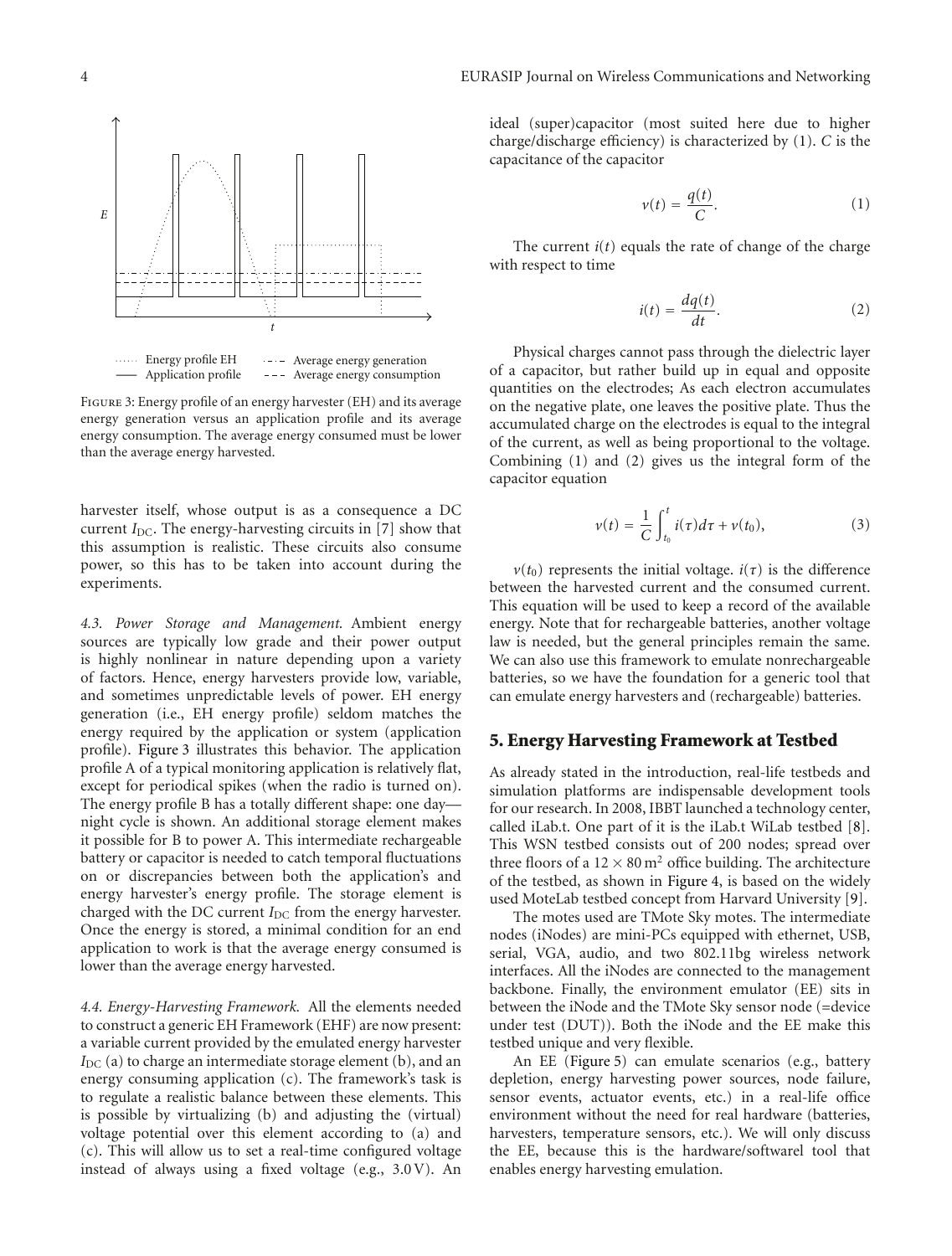

Admin interface (new firmware, logging, *...*)

- - - Control interface (emulation of the sensors, ...)

Figure 4: iLab.t WiLab testbed architecture. The central management server has an ethernet connection with all the iNodes. These iNodes provide an admin interface to the environment emulator (EE), which provides both an admin interface and a control interface to the device under test (DUT).



Figure 5: Features of the environment emulator. We have used the battery emulator and the real-time power measurements for our energy harvesting emulation.

*5.1. Environment Emulator: Hardware.* For the design of the iLab.t WiLab testbed, we created a new board, which is basicly a stripped version of the TMote Sky and we called it the environment emulator. By default, the DUT is powered via USB. If we want to use an alternative power source, the EE can tear down this USB connection, and powers the DUT via the expansion connector. Both dedicated hardware and software were needed to achieve this desired feature.

The general principles of the energy-harvesting emulator part of the EE are depicted in Figure 6. At the left, we can see the USB power supply of the board. In the middle, we measure the current consumed by the DUT. This is used in a feedback loop, in order to configure the output voltage for the battery interface of the DUT. The energy harvester and the storage element (e.g., ultracapacitor) are virtual, and implemented in software. The voltage drop accros this virtual capacitor is calculated as described in the next subsection. For example, our DUT will power up if the voltage is higher than 1.5 V (1.8 V according to the datasheet of the MSP430).



Figure 6: General principles of the energy-harvesting emulator. We measure the current consumed by the DUT, and we set the output voltage. The characteristics of the energy harvester and the storage element are implemented in software.

Figure 7 is the schematic that is part of the EE. On the EE we connected VDD (voltage drain drain) to the USB power of the board. The ADC (analog-to-digital converter) and DAC (digital-to-analog converter) lines are connected to DAC1 and ADC4 of the EE's MSP430. Next, the DUT BATTERY INTERFACE lines are interfaced to the battery interface of the DUT (e.g., TMote Sky). Implementing just the schematics as it is and connect it to an existing TMote Sky or TelosB gives the same functionality (we have also added other features, like setting/getting GPIO pins of the DUT, and audio).

The main component in the schematic is U1 which is a rail-to-rail, high-output current amplifier. U1a is used to implement a voltage follower and maps the 2.5 V coming from the DAC (maximum output of DAC1 of the MSP430) to 3.5 V (the maximum supply voltage of the DUT). Standard opamp schematics are not able to drive high capacitive loads. C1 and R10 were added in the second version of the EE and are used as inner and outer loop compensations for a better response when driving high capacitive loads. 10 uF is a typical input capacitor of a sensornode and is much higher than what an opamp (typical 200 pF) can drive without compensations. U1b is used to implement a differential amplifier and maps a current of 70 mA through R4 and R5 to 2.5 V on the input of the ADC (the maximum input voltage of ADC4 of the MSP430).

*5.2. Environment Emulator: Software.* We already know that the capacitance (stated in terms of the amount of charge (Q) stored at a given voltage drop (across the capacitor)) of a capacitor is given by (1). (Note that: the SI unit of capacitance is the farad; 1 farad = 1 coulomb per volt; typical capacitances are measured in microfarads or picofarads)

*5.2.1. The Virtual Capacitor.* To implement the law of Coulomb, a TinyOS application was developed where we implemented an event *ConfigStream* with these parameters:

(i) value 0: start value which is the DAC value at t0. The value is in the range of [0, 4095]*.* 4095 maps on 3.48 V.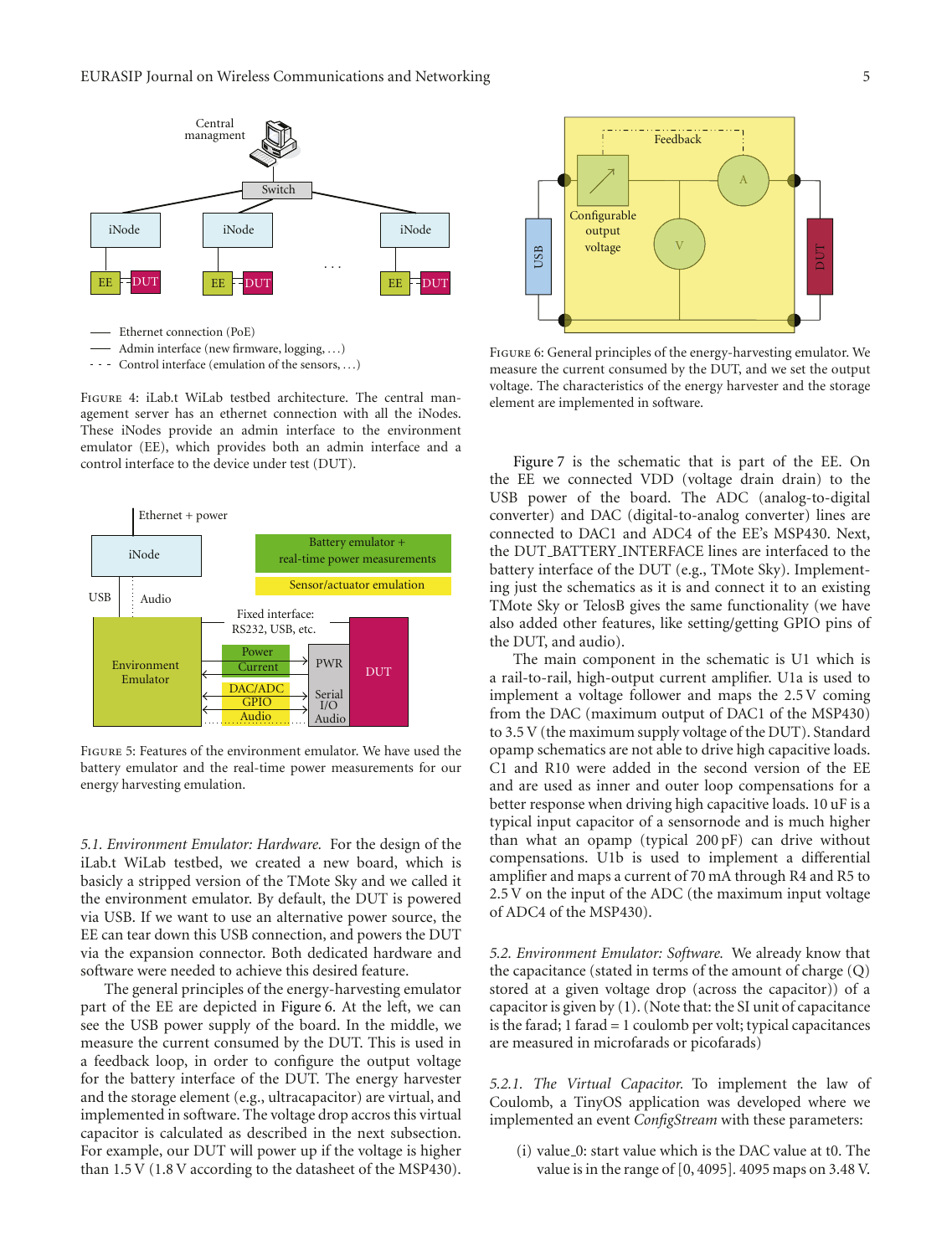

FIGURE 7: Electronic circuit schematic of the energy-harvesting emulator.

- (ii) harvestMultiplier: this defines the size of the virtual capacitor, for a given "interSampleDelay" of the current measurements, and
- (iii) harvester: The unit of harvester is 70/4095 mA.

When this *ConfigStream* event is executed, a continous sampler will start on ADC4 with an "interSampleDelay" Δ*t* of 250 *μ*s (4 kHz sampling rate). On every *sampler buffer done* event, the next DacValue will be calculated as follows (sampler buffer size is 50 samples, so we have a reaction time of 12.5 ms (80 Hz))

$$
DacValue(t + 1)
$$
  
= DacValue(t) +  $\frac{\sum_{i=0}^{50} \text{harvester} - \text{sample Buffer}(t)[i]}{\text{harvestMultiplier}}$ . (4)

So, the new DacValue is the sum of the old DacValue and the delta that is determined by the sum of the harvested current (greater than or equal to zero) and the consumed current (smaller or equal to zero), scaled with the harvestMultiplier.

*5.2.2. How to Determine the Equivalent Capacitance of the Virtual Capacitor?* We will show how we determine the size of the equivalent capacitance of the "harvestMultiplier" (given an "interSampleDelay"). We start from(5)

$$
\Delta Q = C \times \Delta V = \Delta I \times \Delta t,\tag{5}
$$

Δ*Q* is the difference in charge (in coulomb); *C* is the capacitance of the capacitor (in farad); Δ*V* is the electrical potential difference across the virtual capacitor (in Volt); and Δ*I* is the difference between the harvested current (virtual, determined by "harvester") and the consumed current (real current measurement) in ampere over the sample period Δ*t*.

We can rewrite (5):

$$
\frac{\Delta I}{\Delta V} = \frac{C}{\Delta t}.\tag{6}
$$

The embedded software on the EE calculates (7):

$$
\Delta V' = \frac{\Delta I'}{\text{harvestMultiplier}},\tag{7}
$$

Δ*V*- is the electrical potential difference across the virtual capacitor (range [0, 4095] DAC); Δ*I'* is the difference between the harvested current and the consumed current (range [0, 4095] ADC)

$$
\Delta V = \Delta V' \times \frac{3.48}{4095},
$$
  

$$
\Delta I = \Delta I' \times \frac{0.070}{4095}.
$$
 (8)

Combining (8), it follows that

$$
49.71 \times \frac{\Delta I}{\Delta V} = \frac{\Delta I'}{\Delta V'}.
$$
 (9)

Combining (6), (7), and (9), it follows that

$$
49.71 \times \frac{C}{\Delta t} = \text{harvestMultiplier.} \tag{10}
$$

We round up this factor to 50 (increase with 0.58%)

$$
C = \text{harvestMultiplier} \times \frac{\Delta t}{50}.
$$
 (11)

With an "interSampleDelay" Δ*t* of 250 *μ*s, and a "harvest-Multiplier" of 1; the unit of the equivalent capacitance of the virtual capacitor is  $5 \mu F(11)$  (200 k is 1F).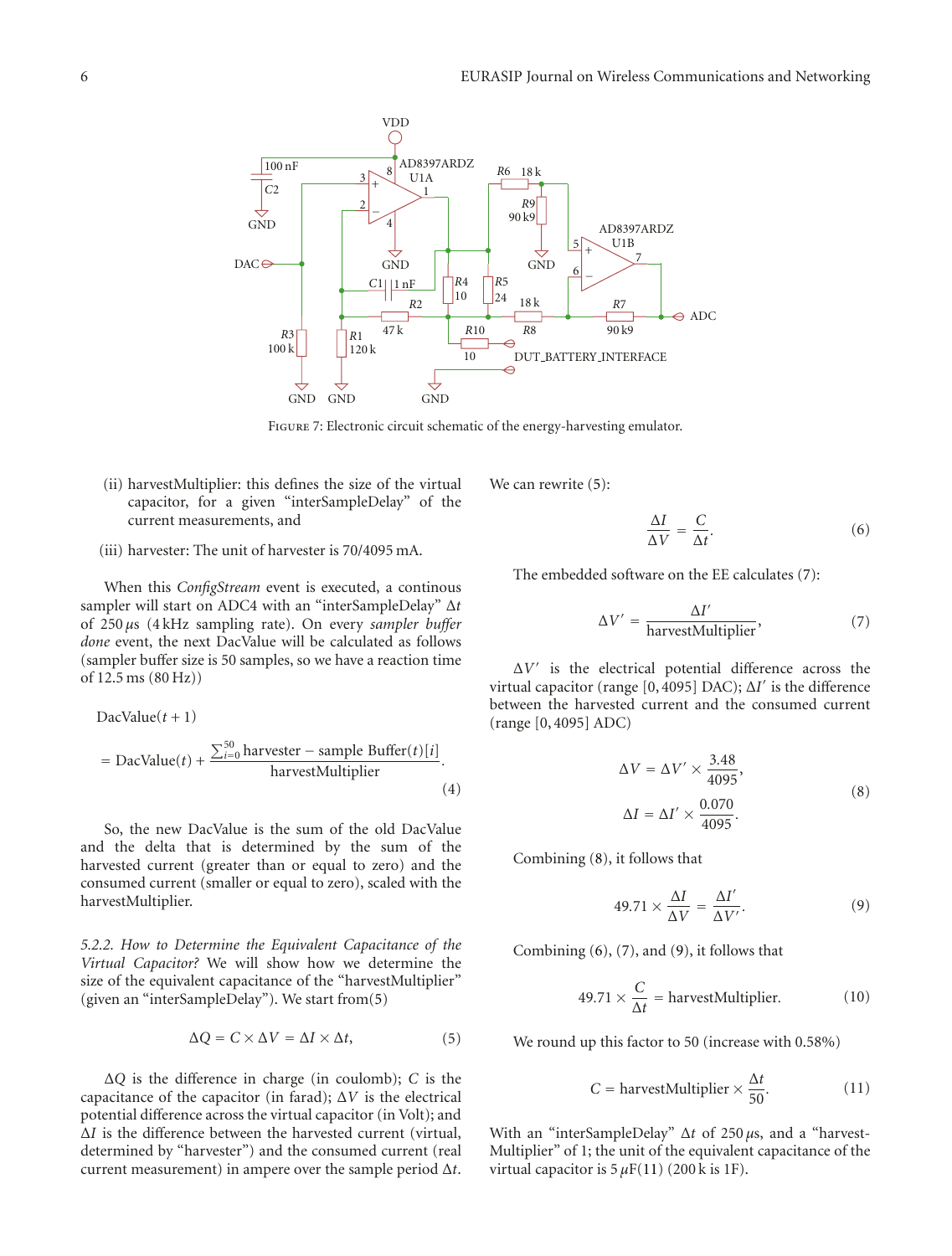

Figure 8: Battery emulation on node 8: 3.49 V and 2000 mAh capacity. The application sends one packet every 7 second (random). The available energy decreases very slowly.

*5.3. Validation.* We have tested our implementation of the energy-harvesting framework on the testbed with two examples: battery emulation and solar cell emulation. The emulation of the power source is done on the EE, which powers the DUT. The parameters needed by our framework are managed via a web-based interface, which configures each EE. This means that the generic energy harvesting framework (on the EE) is independent from the application on the DUT. This way, the application does not need to implement an API, so any existing application can be evaluated. We have evaluated a retail application but it is possible and desirable to evaluate other application domains like agricultural machinery, building or home automation, structural health monitoring, and so forth.

*5.3.1. Battery Emulation.* For a battery emulation of 3.49 V and 2000 mAh, we could define a full battery with initial voltage of 3.49 V and a harverster which is equal to zero and a capacitor of 2063 F ( $C^*$  3.49 V = 2A<sup>\*</sup> 3600 s) or the virtual capacitor equal to  $412600 \text{ k}$  (2063<sup>\*</sup> 200 k). In Figure 8, the blue line is the voltage, starting at 34.9 dV and it will decrease very slowly. This demo application is sending a packet once every second. In red, we can see the average current measured by the EE.

*5.3.2. Solar Cell Emulation.* For a small energy harvester emulation, we could define a capacitor with initial voltage of 0 V and a harverster which is equal to 0.855 mA (50) and a capacitor of 875 *μ*F. On the DUT, the first thing to do is to check if there is enough energy and if the radio can be enabled. Failing to do this would put the DUT in an endless reboot sequence. In Figure 9, the blue line is the voltage, starting at 0 dV and it will increase until 35 dV (3.5 V). The application tries to send a packet, once every ten seconds (randomly chosen). Next, it will listen three times. We can see this in red. The feedback mechanism works: more current is consumed than harvested and the voltage drops.



Figure 9: Energy-harvester emulation. Initially, there is no available energy. The application transmits one packet and listens three times. We see that the voltage drops during the radio activities and that it increases when more energy is harvested than is consumed (until the capacitor's maximum is reached).

#### **6. Energy Harvesting Framework at Simulator**

We also wanted a high level of flexibility in the simulation environment. Castalia [10] was created out of the need to have a simulator designed for WSN research. It has advanced and accurate radio and wireless channel models. Castalia is built on OMNeT++, a framework which provides the basic tools to write simulators. In Castalia, nodes are OMNet++ modules. This makes it easy to add our energy harvesting framework. We will briefly discuss the software extension, without going into details.

*6.1. Software.* Castalia's resource-manager module (Figure 10) manages the avalaible resources (consumed energy, CPU-time, etc.) of a simulated node. It is extended with our energy harvesting model. By providing harvesting functionality and an interface to the application (power node up, and down), a first version was implemented. This had some shortcomings; like the fact that the radio module was solely responsible for executing the harvesting function and determining the amount of harvested energy. A second problem was the unrealistic effect of the system: the adjusted model assumes that the power source is a rechargeable battery that provides always a fixed current/voltage, charges and discharges linearly, and so forth. A realistic system will not work if the supplied voltage is too low and will restart if the supplied voltage is above a threshold. Therefore, we have designed a second version, which is a generic solution. We have two elements: a configuration file *resourceMgr-Energy-Harvester.ini* and a function *evaluateEnergy* (*double startTime, double amount*) (the argument "amount" is the consumed charge).

Voltage and current consumption on node 8 (energy harvester emulation)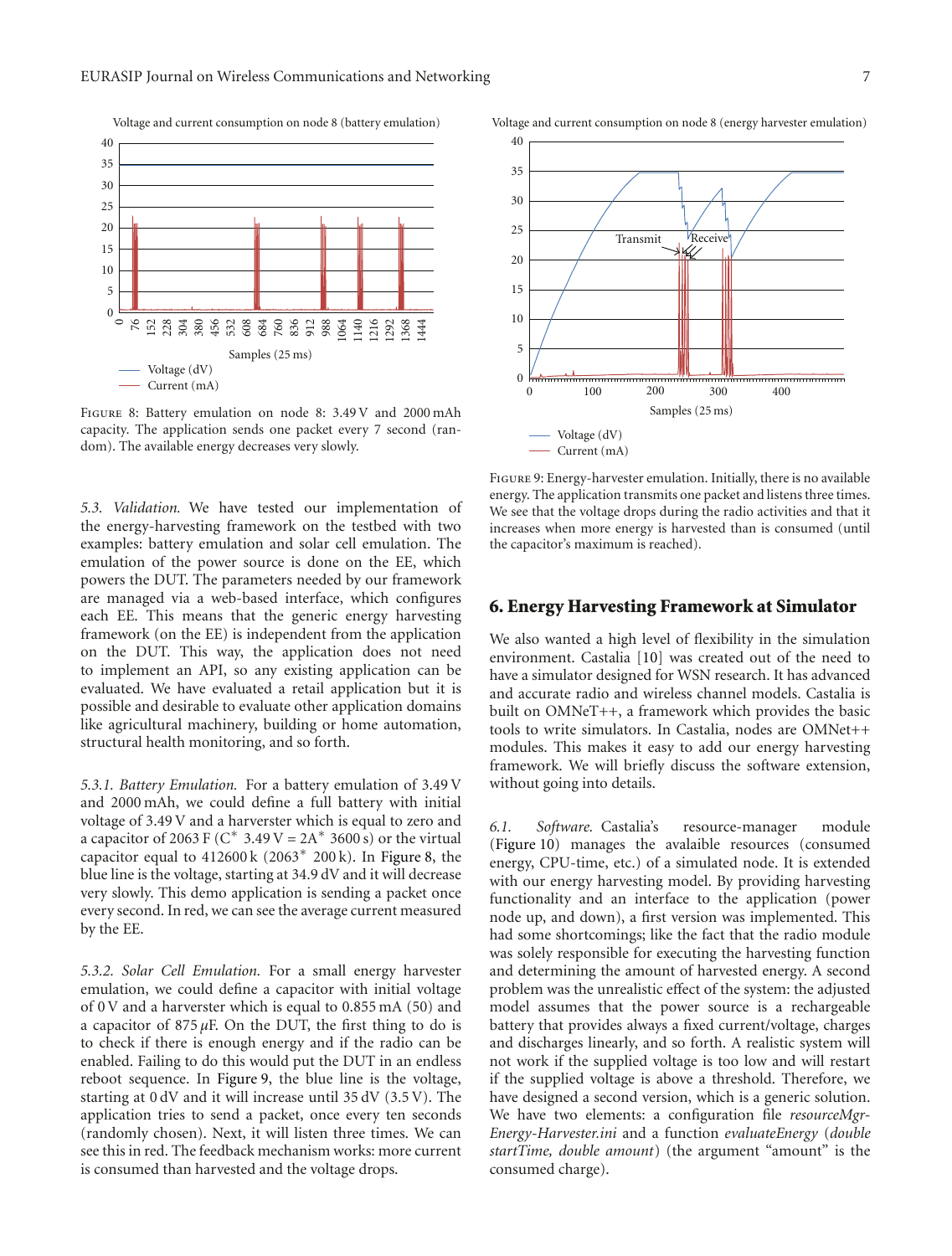

Figure 10: Internal structure of a node composite module in the Castalia simulator. We have extended the resource manager with our energy harvesting framework.

In the configuration file, we can configure the following parameters:

- (i) SN.nodenodeID[nodeID].nodeResourceMgr.harvest Level-i: i goes from 1 to 20. These values (*HLi*) determine the levels of harvested current;
- (ii) SN.node[nodeID].nodeResourceMgr.harvestInterval Time: determines when the harvestLevel must switch to the new level;
- (iii) SN.node[nodeID].nodeResourceMgr.capacitor: sets the value of the virtual capacitor;
- (iv) SN.node[nodeID].nodeResourceMgr.activateHarvester: activate or deactivate the simulated harvester;
- (v) SN.node[nodeID].nodeResourceMgr.initialEnergy: sets the initial voltage accros the virtual capacitor.

The function *evaluateEnergy* (in the radio module) contains the logic of our energy harvester framework. If the voltage across the virtual capacitor goes under a threshold, a "resource mgr out of energy" message is sent to the modules. Each module that receives this message will stop handling the messages (except for the "node start up" message). Now, the resource manager has to call the *evaluateEnergy* function periodically (because the radio module is down). If the voltage increases again, and a threshold is passed; a "Node start up" message is sent to the modules. In Figure 11 we see that the energy is evaluated during each radio transition, over a period D  $(t_{i+1} - t_i)$ .



Figure 11: The energy harvesting concept in the Castalia simulator. The energy is evaluated during each radio transition, over a period D taking into account the configured harvestLevels (HL) and the consumed energy (which is known for each radio state).

Now we have the tools, we can provide experimental results that prove that an ESL system can work with energy harvesters (EHESL).

#### **7. Experimental Setup**

In our experiments, B-MAC [11] is used. This MAC protocol uses clear channel assessments (CCA) and packet backoffs for channel arbitration We have disabled B-MAC's link layer acknowledgments and low-power listening functionality because we only want to use CSMA-CA.

An important limit of our ESL system is the number of transceive cycles per second the controller can process. We allow one controller in our network, so this limit determines the number of labels we can allow in an update interval *UI*. Suppose we want 16000 labels and *UI* is five minutes. This is an arrival rate of 53.3 RFUs per second. The experimentally determined maximum arrival rate between two testbed nodes is 49.3 RFUs per second. Of course, another hardware platform and/or software stack will have another limit. We have dimensioned our experiments so that the maximum average arrival rate is 40 RFUs per second. This corresponds with 12000 labels  $(U_I = 300$  seconds). Clearly, there is a tradeoff between the number of labels and the update interval.

Since we do not have 12001 testbed nodes, we had to scale the frequency of the transceive cycles per label in such a way that the workload *λ* (RFU arrivals per second) for the controller is equivalent with a situation with more nodes (i.e., 12000 labels) transceiving at a lower frequency (i.e., once every 300 seconds). We have used 40+1 nodes, thus the *U<sub>I</sub>* is one second. One label in our testnetwork corresponds with 300 emulated labels. We have verified in the Castalia simulator that this approach is justified.

To make realistic backtracking of the experimentally achieved results possible, we have added the positions of the nodes and connectivity information (we measured both received signal strength indication and packet-reception ratio values on our testbed) to the Castalia simulator. The positions were added in "node locations.ini" (SN.deploymentType = 3), and the connectivity information in "rxSignal ConnectivityMap" and "PRR ConnectivityMap" in the .ini file of the wireless channel module.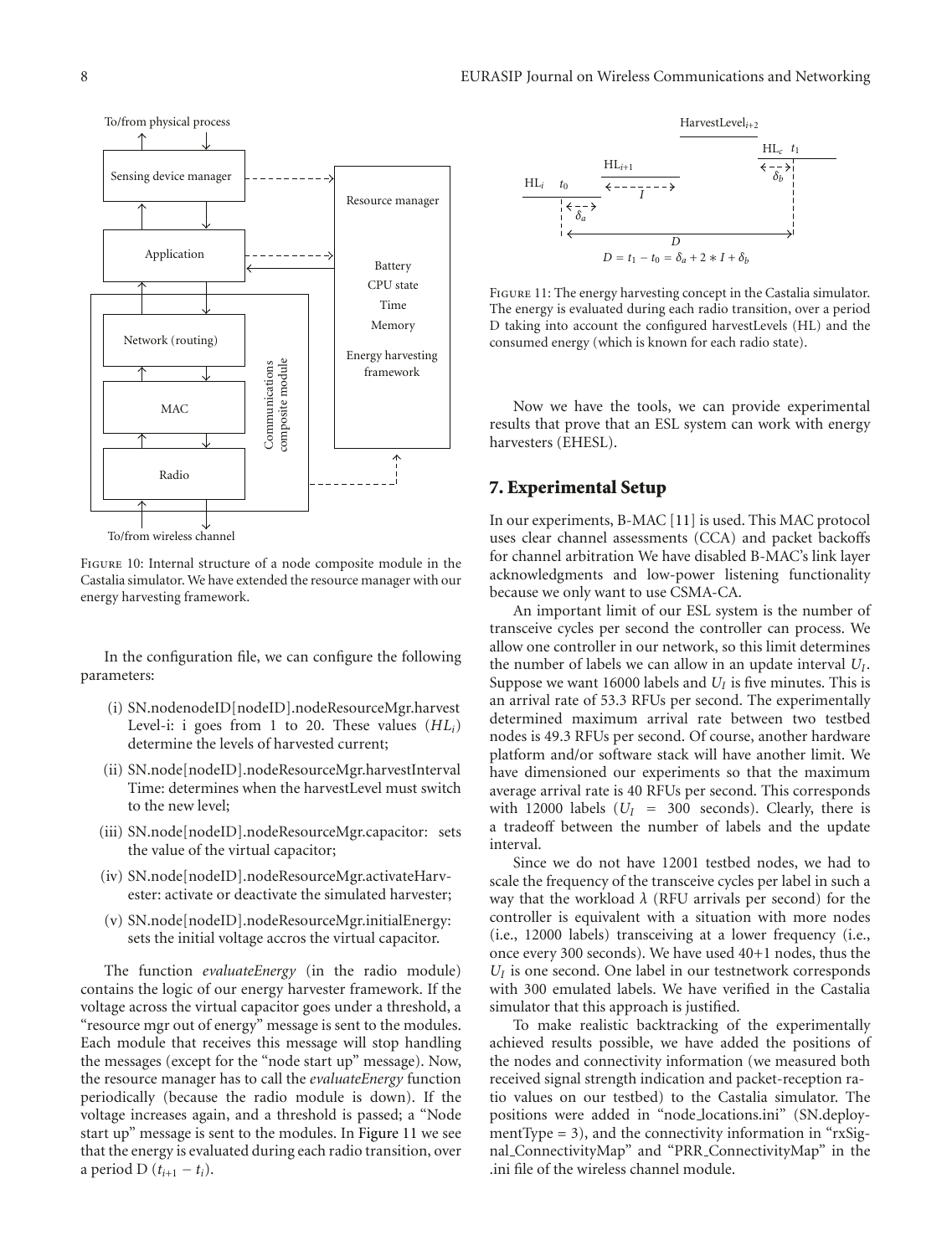TABLE 2: Parameters.

First, we have tested our system without energy harvesting and always-on labels (ESL). Each ESL label sends (or tries to send) 200 RFUs to the controller, during 200 seconds. The number of succesfully received updates determines the success rate of that label. As already stated, we did not use link-layer acknowledgments or retries. The initial backoff window (IBW) is zero for both controller and labels. The congestion backoff window (CBW) is zero for the controller, and eight ms for the labels. This is summarized in Table 2. Next, we have applied our energy harvesting framework, and we have tested our system again (EHESL).

#### **8. Analysis of Experiments**

The average success rate  $(S_{avg})$  is 91% on the tesbed and 91.5% in Castalia. Although the average success rate is stable, individual success rates (S<sub>ind</sub>) are not: temporal and spatial fluctuations tend to have a huge impact and can exclude certain nodes from the network temporarily or permanently. A very high *S*avg is needed to have a working system, but also individual success rates of all the different ESL labels must be high enough. The average negative deviation of the *S*ind compared to the *S*avg is 3% (testbed) and 3.5% (simulator); the maximum negative deviation is 11.5% (testbed) and 12% (simulator).

The *S*ind varies between 80% and 100%. Figures 12 and 13 show the spatial distribution of the individual success rate S<sub>ind</sub> of each label on the testbed and in the simulator. Depending on the success rate, the results were divided in four categories.

Figure 14 gives an overview of the messages between one controller and three labels (A, B, and C). It is important to know when collisions can occur. We have identified four potential collisions.

- (1) *Label sending an RFU label sending an RFU:* label A and label C are hidden nodes. Therefore it is possible that both *RFUs* collide at the controller.
- (2) *Receiving an RFU sending a scheduled update:* If the controller's radio is busy receiving an *RFU*, it cannot send the scheduled update. This is a problem because the label will only listen to the medium for a short time. If the update from the controller cannot be sent to the label, the label is out of energy due to idle listening.
- (3) *Sending two scheduled updates:* This "collision" is possible because the length of an *RFU* is six times smaller than the length of an update. It will be impossible to send updates to labels that have sent an *RFU* within 3.2 ms after another label's *RFU*, because

the controller will be busy sending the update. If we could schedule all the *RFUs*, the throughput of the controller would be 124 *RFU*/updates in 1 second. We will see that our experimental setup has a much lower controller's throughput (49.2 *RFU*/updates in 1 second). Since it is impossible to synchronize all the green-powered labels, it is a good thing that the controller's real throughput is limited to 39.7% of the ideal schedule. This will increase the success rate of the random *RFU*/update transceive cycles.

(4) *Sending a scheduled update - receiving an RFU:* The controller does not know when *RFUs* are sent. If transmission of an update is busy, the controller will not receive the *RFU*.

We have also noticed that labels located at the corners and/or extremes of the floor have lower individual success rates. Labels in the neighborhood of the controller have the highest success rate. We have two explanations.

- (i) If the distance between label and controller increases, more packets get lost due to path loss.
- (ii) Labels situated at the corners or extremes of the floor have less connectivity with the other labels in the network. The hidden node problem occurs when a label is visible from a controller, but not from other labels communicating with the controller. This leads to reduced individual success rates.

Some other conclusions of our experiments are the following:

- (i) Clear channel assessments are very important for achieving a high success rate in a dense network. Without CCAs, the *S*avg is 74.5%.
- (ii) Backoff window sizes did not have a substantial impact on the success rate (explained by the fact that the labels wake-up randomly already, so there is no need to add initial backoffs at the MAC layer). The benefits of using larger contention backoff sizes will become bigger with a higher network load.
- (iii) When transmissions collide a first arriving one will be received correctly as long as the second arriving one is received at a sufficiently lower level. This favors the labels that have a smaller distance to the controller.

#### **9. Related Work**

EnergyBucket [12] is a tool for power profiling and debugging of sensor nodes. It is designed for empirical measurements of energy consumptions accross 5 decades of current draw and facilitates easy score-keeping of energy consumption between different parts of a target application. This tool can decide when a bucket of 1.22 mJ is used (the resolution of our tool is 12.81 nJ per 0.25 ms (if we use the same voltage supply)). The disadvantages are that (1) it is expensive (TMote Sky + COTS components with a total price of 150 euro), (2) it is not suited for a whole testbed, and (3)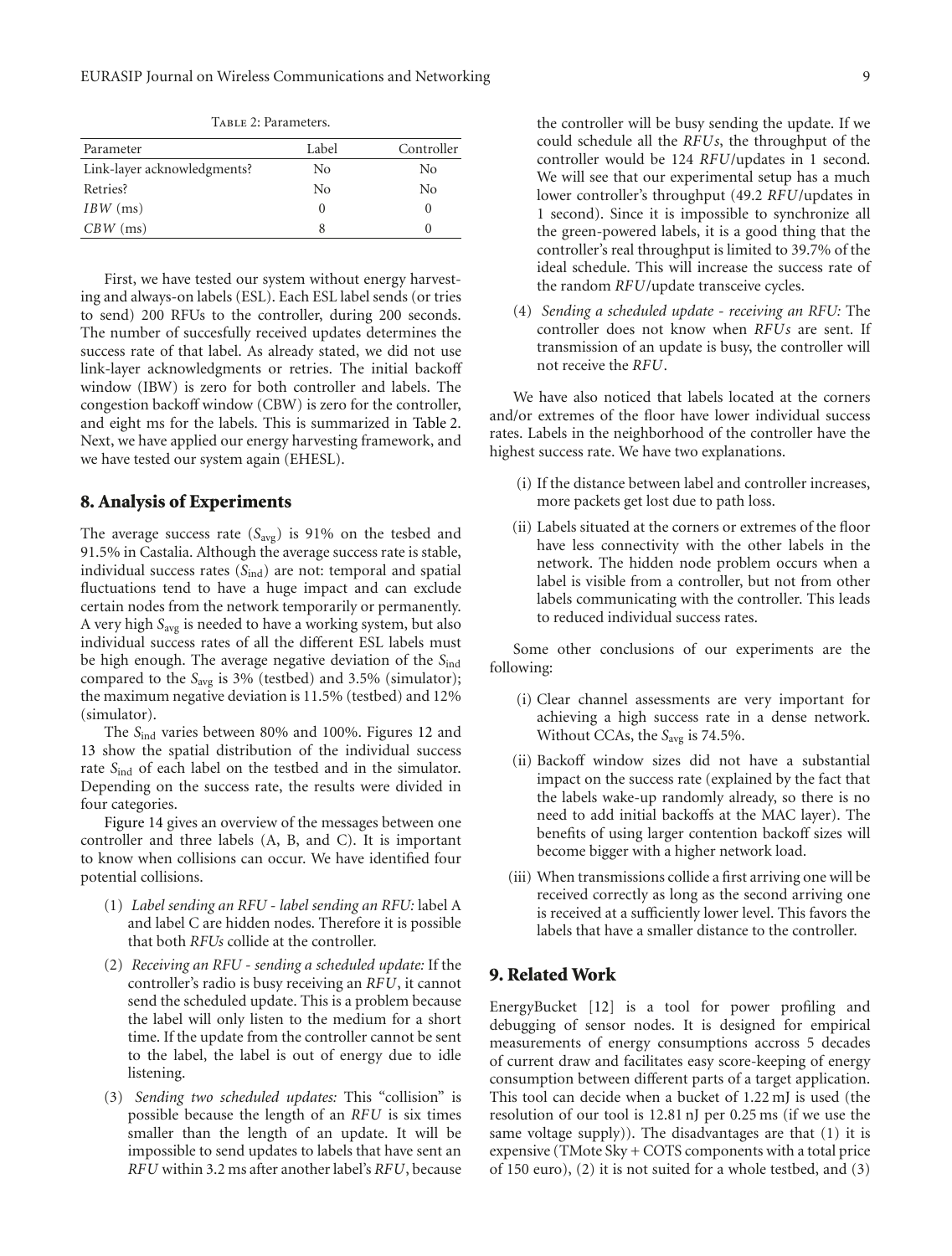

FIGURE 12: Spatial distribution of the individual success rate on the third floor of the iLab.t WiLab testbed. 4 categories: green = best, yellow, orange, and red (worst). The blue node is the controller.



Figure 13: Spatial distribution of the individual success rate in the Castalia simulator. 4 categories: green = best, yellow, orange, and red (least good). The blue nodes are not used.

it delivers a constant volatage of 3.0 V to the target system (it is not capable to emulate power sources).

PowerBench [13] is a scalable testbed infrastructure for benchmarking power consumption. This 24-node tesbed is capable of recording the power consumption of all nodes with a 5 kHz sampling rate and 30 *μ*A resolution. This is accomplished by means of low-cost interface board, similar to the one we presented. The disadvantages are that (1) it also measures the current used by the USB circuit that powers the DUT, (2) it suffers from instabilities at higer measured currents (comparible with the first version of the presented EE, which we solved in the second version), and (3) it delivers a constant voltage of 3.0 V to the target system (like Energy Bucket, is not capable to emulate power sources).

Both EnergyBucket and PowerBench share the disadvantage that it is not possible to feedback the measured current to the power supply regulator. This way, both supply a constant voltage. The EE can power the target system via its battery interface with a *variable* voltage supply. The EE has all the advantages, except for EnergyBucket's hardware annotation of program sections (we could add this functionality because we have extra I/O pins available on the EE). With the EE, it is also possible to disable the USB circuit, we have deployed in on 200 nodes, it is less expensive (70 euro), it records the power consumption on all nodes with a sampling rate of  $4 \text{ kHz } (250 \mu s)$ , and it can supply the voltage with a rate of 80 Hz (12.5 ms). Therefore, the EE is beyond

the state-of-the-art, and it is the first tool that enables testbed experiments of WGSNs. It is also very flexible because each energy harvester can be emulated.

EHESL is not the only use case using energy harvesting. Examples of energy harvesting sensor networks include the following:

- (i) WSN-HEAP [14] (WSN-powered solely by ambient energy harvesting) uses piezoelectric devices to transform ambient vibrations into electric energy. It uses a star topology with multiple sinks. The sinks are (mains powered) wireless nodes. This solution is deployed to monitor the health of railroad infrastructure. The energy harvesting devices uses vibrations induces by passing trains to gain power. They control the transmit power of the energy harvesting devices in order to achieve an optimal node lifetime and throughput.
- (ii) Indoor solar energy harvesting for sensor network router nodes [15]: this paper describes a solution for wireless patient health monitoring in hospitals. The wireless sensing nodes are battery powered and attached to the patient. The wireless network infrastructure nodes use solar cells to transform indoor light into electrical energy. They insure connectivity by using node pairs each with a duty cycle of 50%.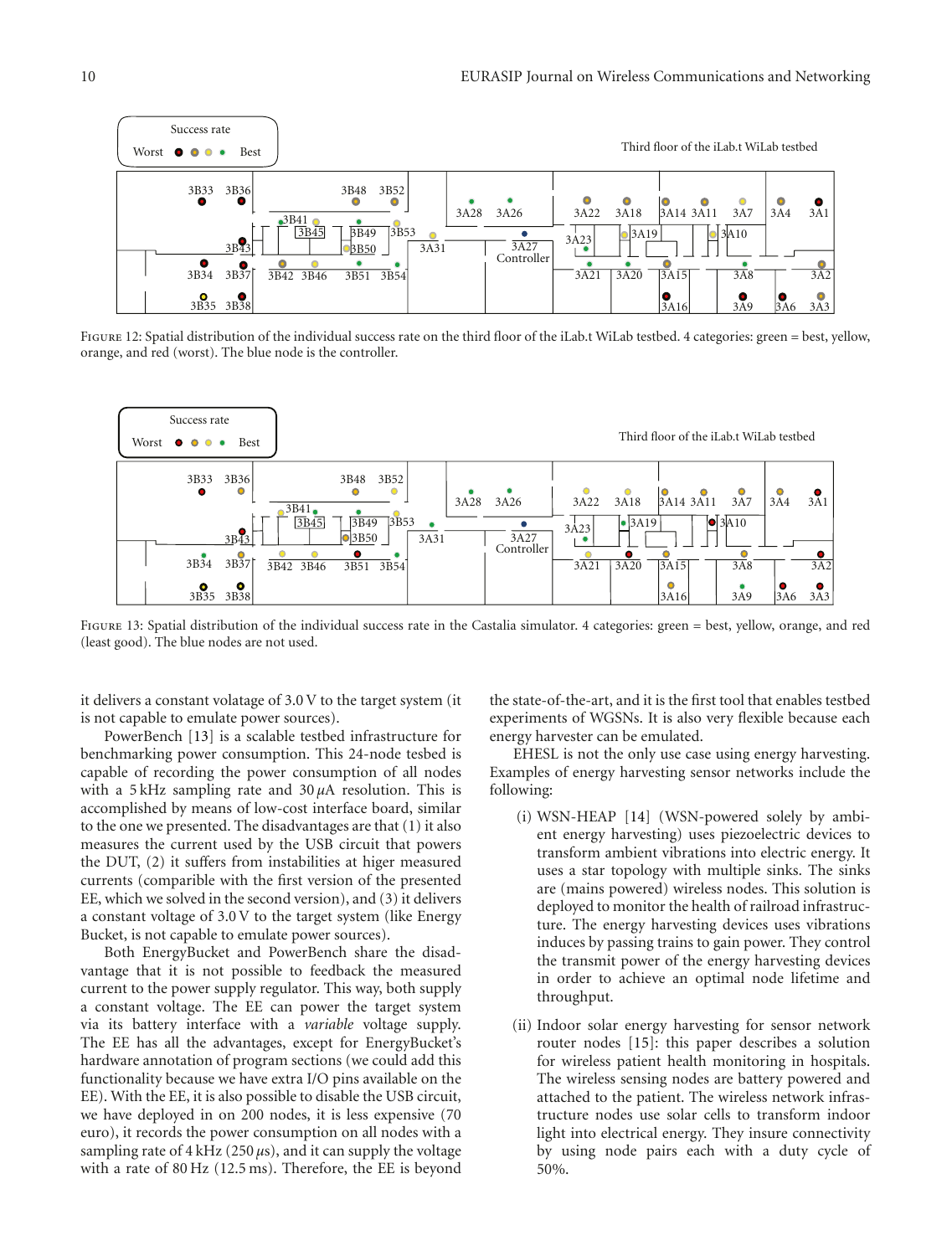

FIGURE 14: Transmit (Tx) and receive (Rx) timeline for one controller and three labels. Labels send a request for update (RFU) to the controller, the controller replies with an Update (U) after 200 ms. Four potential collisions of messages are identified.

- (iii) An environmental energy-harvesting framework for sensor networks [16] gives a theoretical approach for using the changes in environmental characteristics to extend the networks lifetime. They extract more work out of the same energy environment by adapting the task distribution among nodes in accordance with the detailed characteristics of environmental energy availability. This is a distributed framework where sensor nodes adaptively learn how much energy they can extract from the environment and which tasks they can perform with the given energy.
- (iv) Energy harvesting in a mobile sensor network [17] uses a different approach compared to the previously described solutions. They exploit the use of mobile devices to supply energy across the network. These mobile devices or robots can do this while performing another task. The robots are charged in a docking station. When the robots are operational they localize the sensor node with the highest energy requirement and recharge this sensor node. They do this until their energy is nearly depleted.

None of these have the same requirements of the presented EHESL use case. We have focussed on the packet success rate in a large-scale star topology.

#### **10. Conclusion**

This paper presents our energy harvesting framework. We have described the design of this framework and the implementation on our testbed and in the Castalia simulator. Extending the testbed was possible thanks to the earlier developed hardware platform (the environment emulator) that is now used to implement the emulation of energy harvesters (and power sources in general). We have used two features of the EE. First, the EE can disconnect the USB power of the device under test (DUT) and it can power the DUT via its battery interface with a variable voltage supply. Second, by measuring the current at a high sample rate and using this information to control the voltage supply we can build a controlled loop feedback mechanism. To emulate the real behavior of an energy harvester, we implemented the law of Coulomb as a feedback mechanism. Furthermore, we can

determine the exact power consumption as we are at all times aware of the consumed current by the DUT and the tuned voltage.

We have successfully applied this energy harvesting framework to the inspiring ESL use case. The challenge was: let 12000 nodes request a price update every five minutes and achieve individual success rates higher than 75%. We have showed that the minimum individual success rate was 80%.

Finally, we achieved a very good correlation of simulation and (scaled) experimental results. This is important because very large-scale testbed (i.e., more than 10000 nodes) are too expensive to deploy. The presented framework and the correlation between the testbed and the simulator will contribute to the design, implementation, and evaluation of a broad range of wireless green-powered sensor networks.

#### **References**

- [1] S. Kim, S. Pakzad, D. Culler et al., "Health monitoring of civil infrastructures using wireless sensor networks," in *Proceedings of the 6th International Symposium on Information Processing in Sensor Networks (IPSN '07)*, pp. 254–263, April 2007.
- [2] R. N. Murty, G. Mainland, I. Rose et al., "CitySense: an urbanscale wireless sensor network and testbed," in *Proceedings of the IEEE International Conference on Technologies for Homeland Security (HST '08)*, pp. 583–588, May 2008.
- [3] K. Steenbergen and A. Kamerman, "Scalable wireless sensor networks based on green energy," in *Wireless Congress: Systems and Applications*, Munchen, Germany, 2008.
- [4] http://energyharvesting.net/.
- [5] A. Valenzuela, "Batteryless energy harvesting for embedded designs," 2009, http://www.embedded.com/218600144.
- [6] S. Chalasani and J. M. Conrad, "A survey of energy harvesting sources for embedded systems," in *IEEE Southeastcon*, pp. 442– 447, Huntsville, Ala, USA, April 2008.
- [7] M. J. Guan and W. H. Liao, "Characteristics of energy storage devices in piezoelectric energy harvesting systems," *Journal of Intelligent Material Systems and Structures*, vol. 19, no. 6, pp. 671–680, 2008.
- [8] L. Tytgat, B. Jooris, P. De Mil et al., "Demo abstract: WiLab, a real-life wireless sensor testbed with environment emulation," in *Proceedings of the European Conference on Wireless Sensor Networks (EWSN '09)*, Cork, Ireland, 2009, http://ewsn09.v6testbed.net/posters.html.
- [9] G. Werner-Allen, P. Swieskowski, and M. Welsh, "MoteLab: a wireless sensor network testbed," in *Proceedings of the 4th*